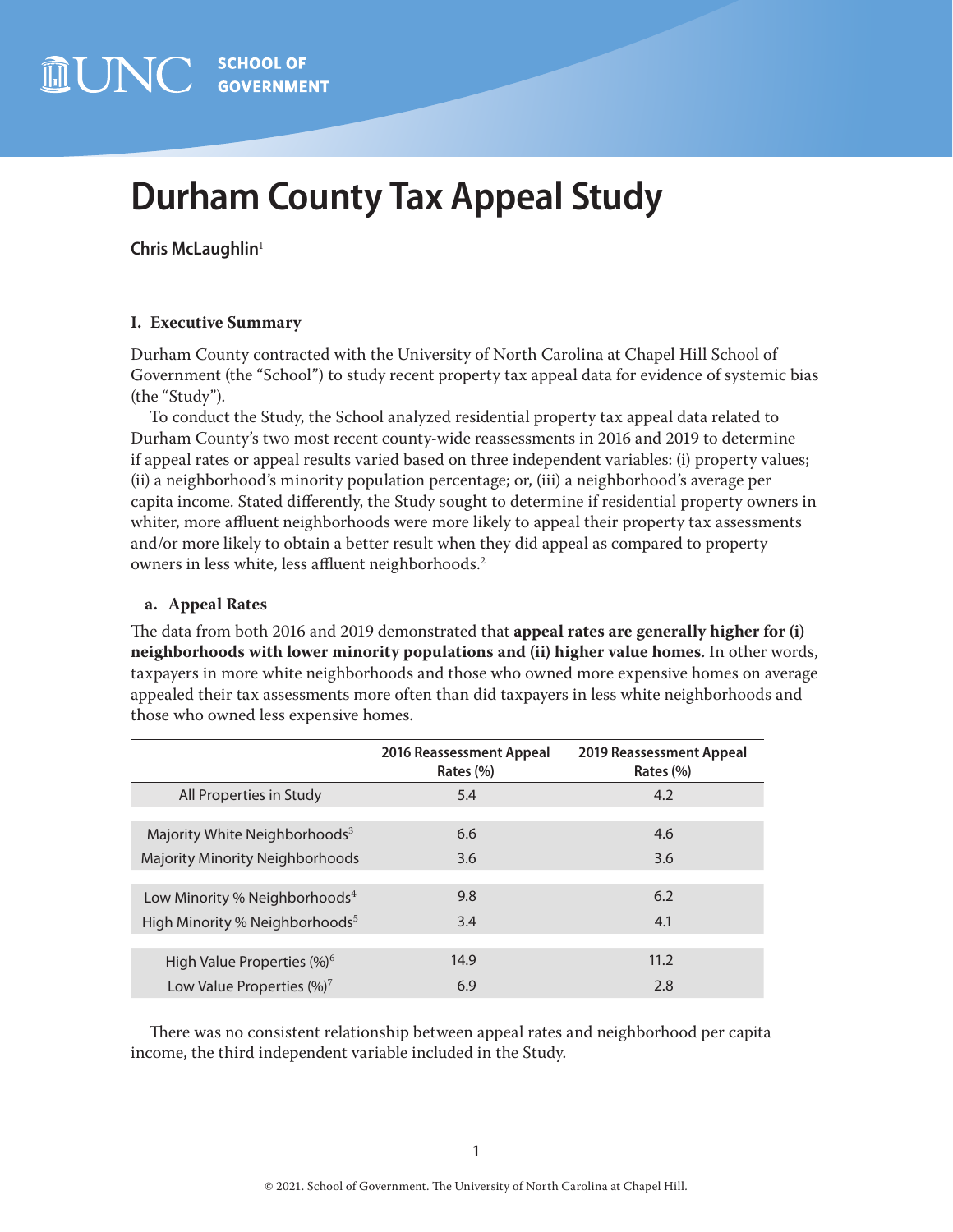#### <span id="page-1-0"></span>**b. Appeal Results**

**Appeal results, defined as percentage reduction in tax assessment, did not present a consistent relationship to property values, race, or income**. In other words, when taxpayers in poorer, less white neighborhoods appealed their tax assessments they did not suffer worse results on average than did taxpayers from wealthier, more white neighborhoods.

#### **II. Methodology**

The original data set provided by Durham County consisted of 5,793 property tax appeals $^{\rm 8}$  from 2016 and 4,756 appeals from 2019, out of roughly 100,000 residential property tax parcels in the county[.9](#page-9-0) To ensure that the Study focused on "typical" residential property, the School removed from the data set properties with very low appraised values (<\$15,000), batch appeals of identical properties submitted by developers, and appeals that produced extreme results (decreases in appraised values > 40% or increases in appraised values >20%). This process reduced the databases by just over twenty percent, leaving 4,442 appeals in 2016 and 3,756 in 2019 to be analyzed.

Because it was impossible to determine the actual race or income level of all of Durham County's residential property owners, the Study instead relied on demographic information from the United States Census Bureau (the "Census") organized by block group.<sup>10</sup> The School located each of Durham County's residential property parcels into one of the county's 152 block groups. For each block group, the Census provided minority population percentage and average per capita income. As a result, the School was able to determine an average appeal rate for each block group and organize those block groups based on minority population percentage and on average per capita income. Similarly, the School could determine the demographics of the "neighborhood" (in other words, the block group) from which each appeal arose.

For each of the independent variables—property value, neighborhood minority population percentage, and neighborhood average per capita income—the appeals were segmented into "bins" containing roughly 500 appeals each. There were 8 bins for the 2016 appeal data and 7 bins for the 2019 data. The 2016 data set was larger and required an extra bin to keep all bins at roughly similar size. For 2016, each bin contains an average of 555 appeals, or roughly 12.5% of that year's appeals. For 2019, each bin contains an average of 536 appeals, or roughly 14.25% of that year's appeals.

For each bin, average values for each of the three independent variables were calculated. Scatter plot graphs were then created to determine if any of these independent variables had a consistent and material impact on the dependent variables (appeal rates or appeal results).

Note that the large variance in the data made it impossible to add curves (trend lines) to the scatter plots that would accurately illustrate the specific statistical relationships between the independent variables (property value, neighborhood race, and neighborhood per capita income) and the dependent variables (appeal rate and appeal results). In other words, while the data reveal that appeal rates generally increase as property values increase, the data did not allow for the calculation of exactly how much the appeal rate would increase for a given increase in property value. Similarly, the data show that appeal rates generally decrease as minority population percentages increase, but it did not allow for the calculation of exactly how much the appeal rate would decrease for a given increase in minority population percentage.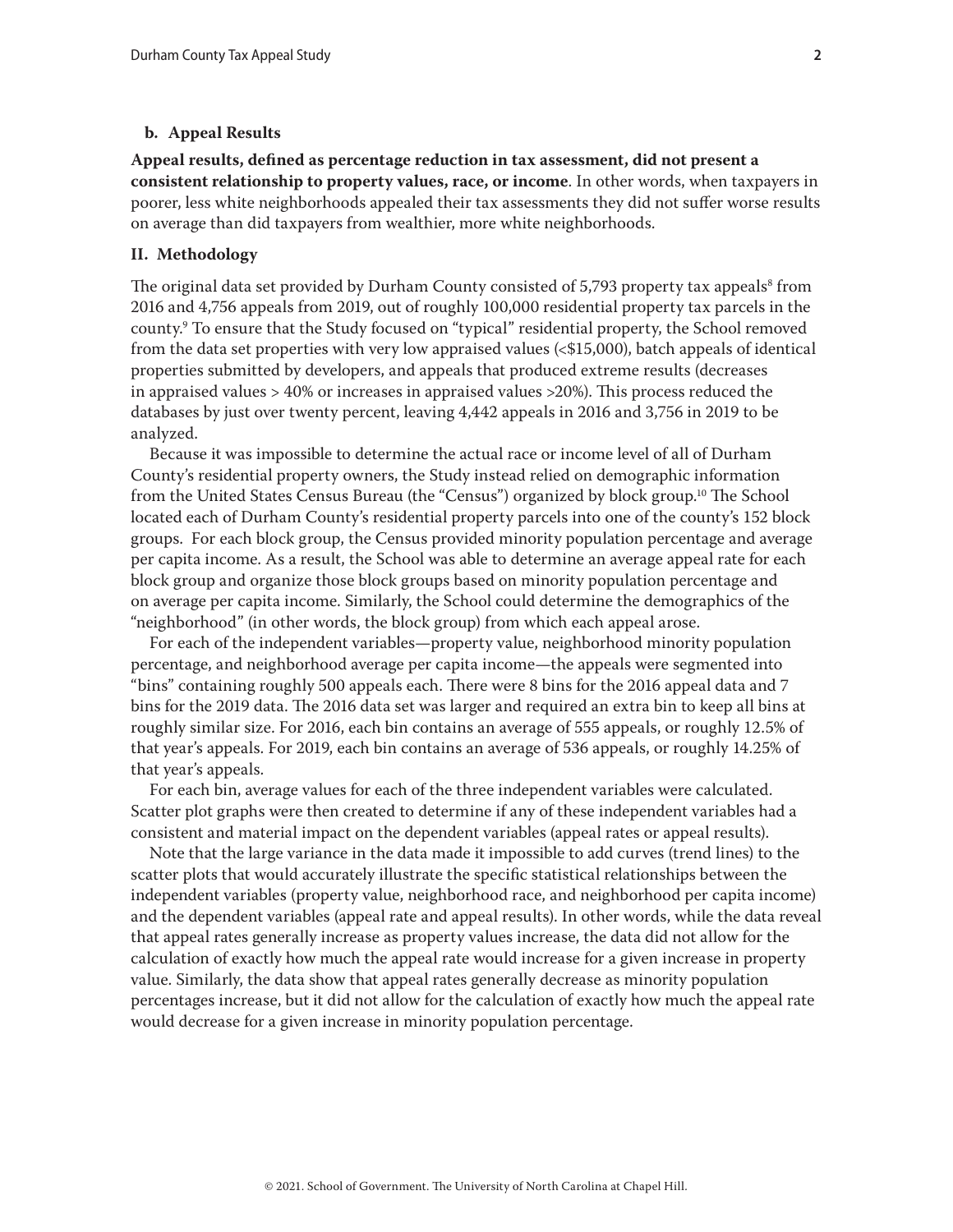# **III. Results**

As property values *increased*, appeal rates generally *increased*.

#### **2016 Data**

| Bin#          | <b>Average Property</b><br>Value (\$) | <b>Appeal Rate</b><br>(%) |
|---------------|---------------------------------------|---------------------------|
| 1             | 57800                                 | 6.92                      |
| $\mathcal{P}$ | 105300                                | 4.44                      |
| 3             | 144200                                | 3.07                      |
| 4             | 184500                                | 4.26                      |
| 5             | 229100                                | 5.15                      |
| 6             | 287300                                | 6.12                      |
| 7             | 380100                                | 8.67                      |
| 8             | 674600                                | 14.92                     |

**Durham County, NC - 2016 Property Values vs. Property Tax Appeal Rates**



#### **2019 Data**

| Bin # | <b>Average Home</b><br>Value (\$) | Appeal Rate (%) |
|-------|-----------------------------------|-----------------|
| 1     | 74820                             | 2.76            |
| 2     | 135380                            | 2.34            |
| 3     | 181040                            | 3.72            |
| 4     | 223570                            | 4.68            |
| 5     | 279440                            | 5.35            |
| 6     | 362200                            | 7.55            |
| 7     | 610660                            | 11.20           |

**Durham County, NC - 2019 Property Values vs. Property Tax Appeal Rates**

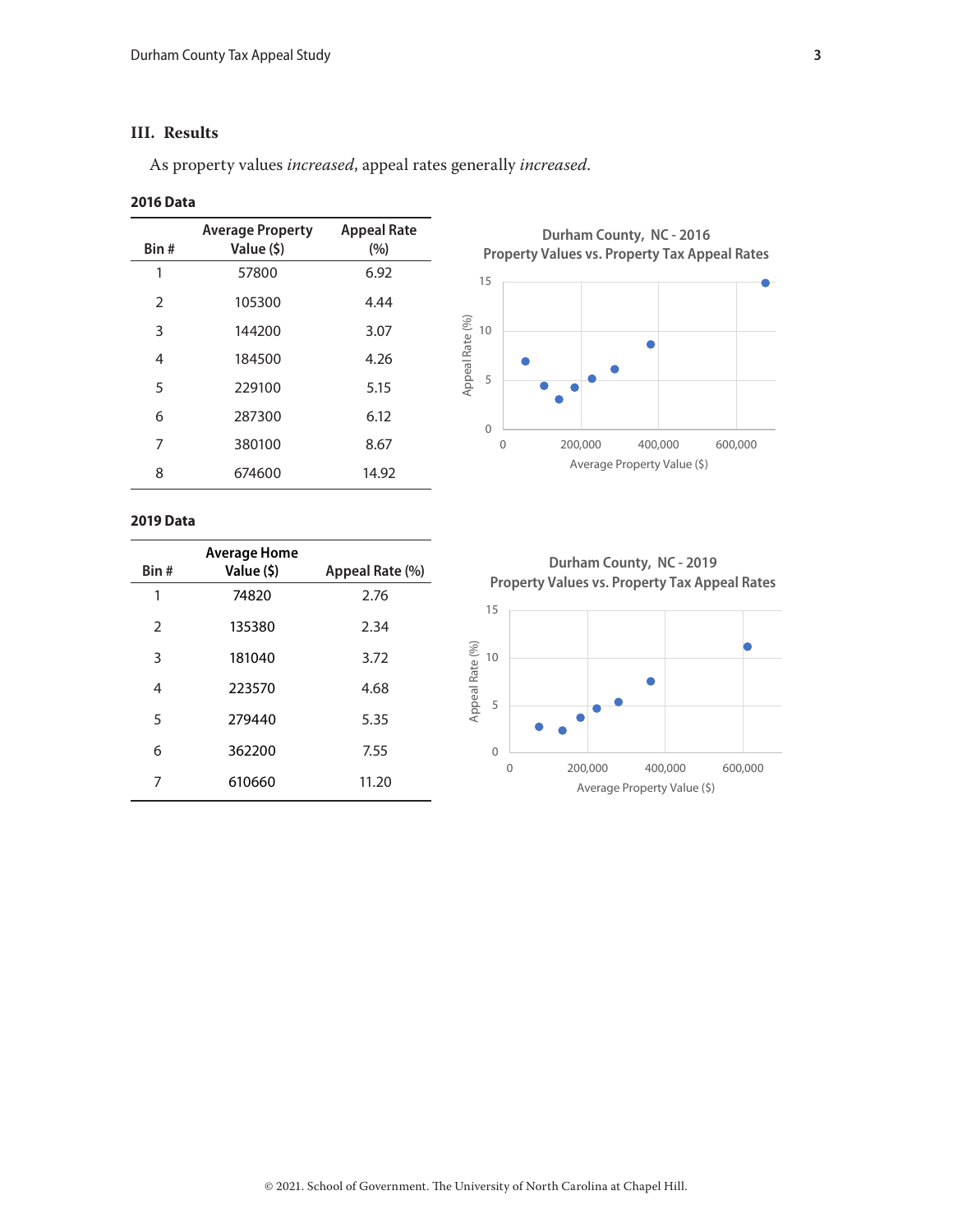As minority population percentages *increased*, appeal rates generally *decreased*.

| <b>2016 Data</b> |                                                |                 |
|------------------|------------------------------------------------|-----------------|
| <b>Bin</b>       | <b>Average Minority</b><br><b>Population %</b> | Appeal Rate (%) |
| 1                | 10.1                                           | 9.8             |
| 2                | 14.7                                           | 9.23            |
| 3                | 19.2                                           | 5.82            |
| 4                | 26.1                                           | 6.12            |
| 5                | 36.7                                           | 7.49            |
| 6                | 44.4                                           | 4.43            |
| 7                | 58.2                                           | 4.22            |
| 8                | 75.6                                           | 3.28            |

**Durham County, NC - 2016 Minority Population % vs. Property Tax Appeal Rates** 



#### **2019 Data**

| Bin | <b>Average Minority</b><br>Population (%) | <b>Appeal Rate</b><br>(%) |
|-----|-------------------------------------------|---------------------------|
| 1   | 11.3                                      | 6.2                       |
| 2   | 18.1                                      | 4.6                       |
| 3   | 25.8                                      | 3.8                       |
| 4   | 38.1                                      | 4.9                       |
| 5   | 46.4                                      | 3.5                       |
| 6   | 56.2                                      | 3.5                       |
| 7   | 78.9                                      | 4.1                       |



Average Minority Population (%)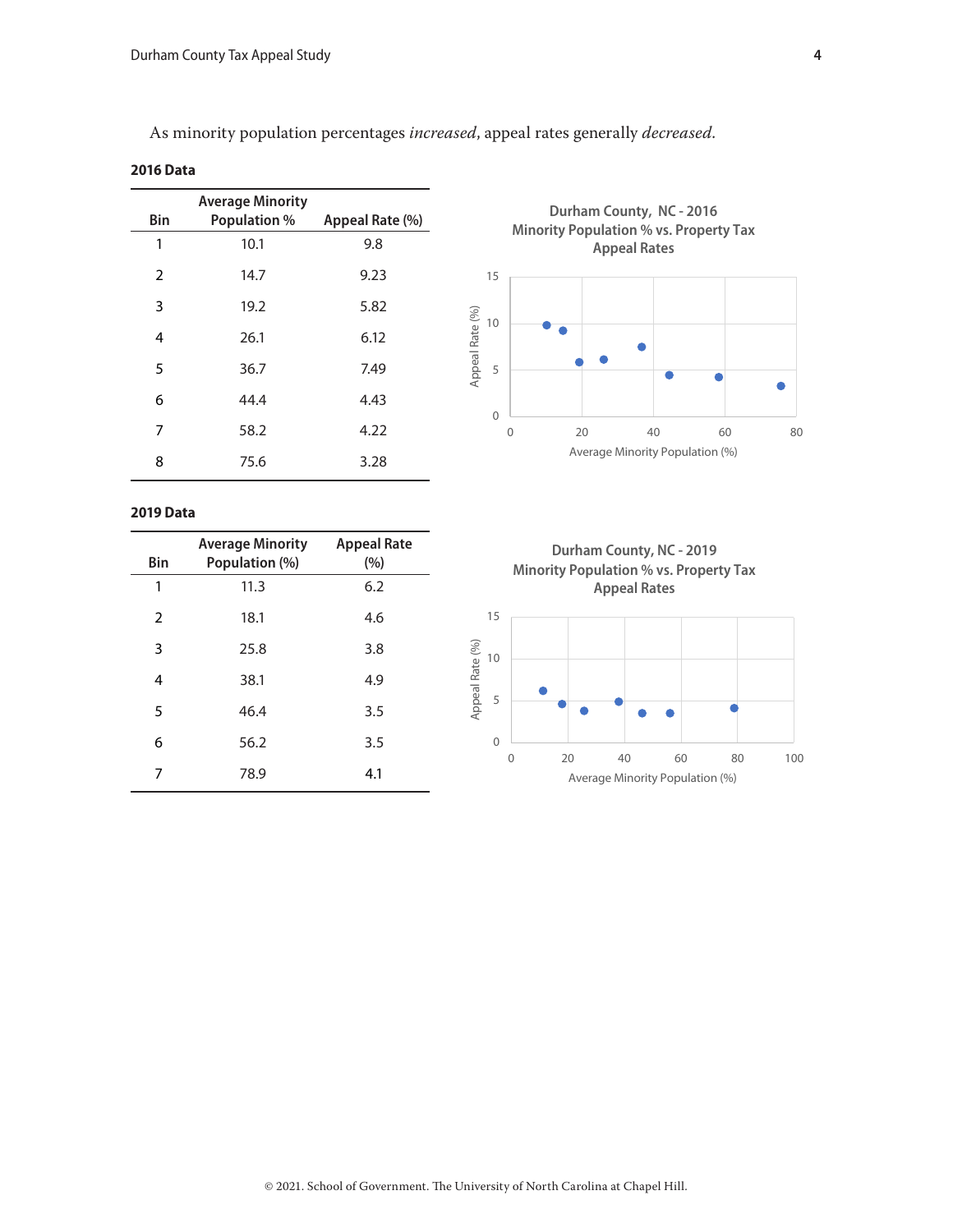But neither property values nor minority population percentages had a similarly consistent relationship to appeal *results*.

Note that in scatter plot graphs for appeal results the Y-axis values show percentage *decrease* in assessment value after the appeal; a higher Y value indicates a more successful appeal for the taxpayer.

| Bin           | <b>Average Property</b><br>Value (\$) | Median %<br><b>Reduction in</b><br>Assessment |
|---------------|---------------------------------------|-----------------------------------------------|
| 1             | 57800                                 | 10.0                                          |
| $\mathcal{P}$ | 105300                                | 10.8                                          |
| 3             | 144200                                | 6.1                                           |
| 4             | 184500                                | 7.2                                           |
| 5             | 229100                                | 7.5                                           |
| 6             | 287300                                | 7.7                                           |
| 7             | 380100                                | 8.7                                           |
| 8             | 674600                                | 9.9                                           |

#### **Property Values vs. Appeal Results, 2016 Data**



| Bin            | <b>Average Home</b><br>Value (\$) | <b>Median</b><br><b>Reduction % in</b><br>Assessment |
|----------------|-----------------------------------|------------------------------------------------------|
| 1              | 74820                             | 7.7                                                  |
| $\overline{2}$ | 135380                            | 6.46                                                 |
| 3              | 181040                            | 4.81                                                 |
| 4              | 223570                            | 7.97                                                 |
| 5              | 279440                            | 7.74                                                 |
| 6              | 362200                            | 7.8                                                  |
| 7              | 610660                            | 9.5                                                  |



**Durham County, NC - 2019 Property Values vs. Property Tax Appeals Results**

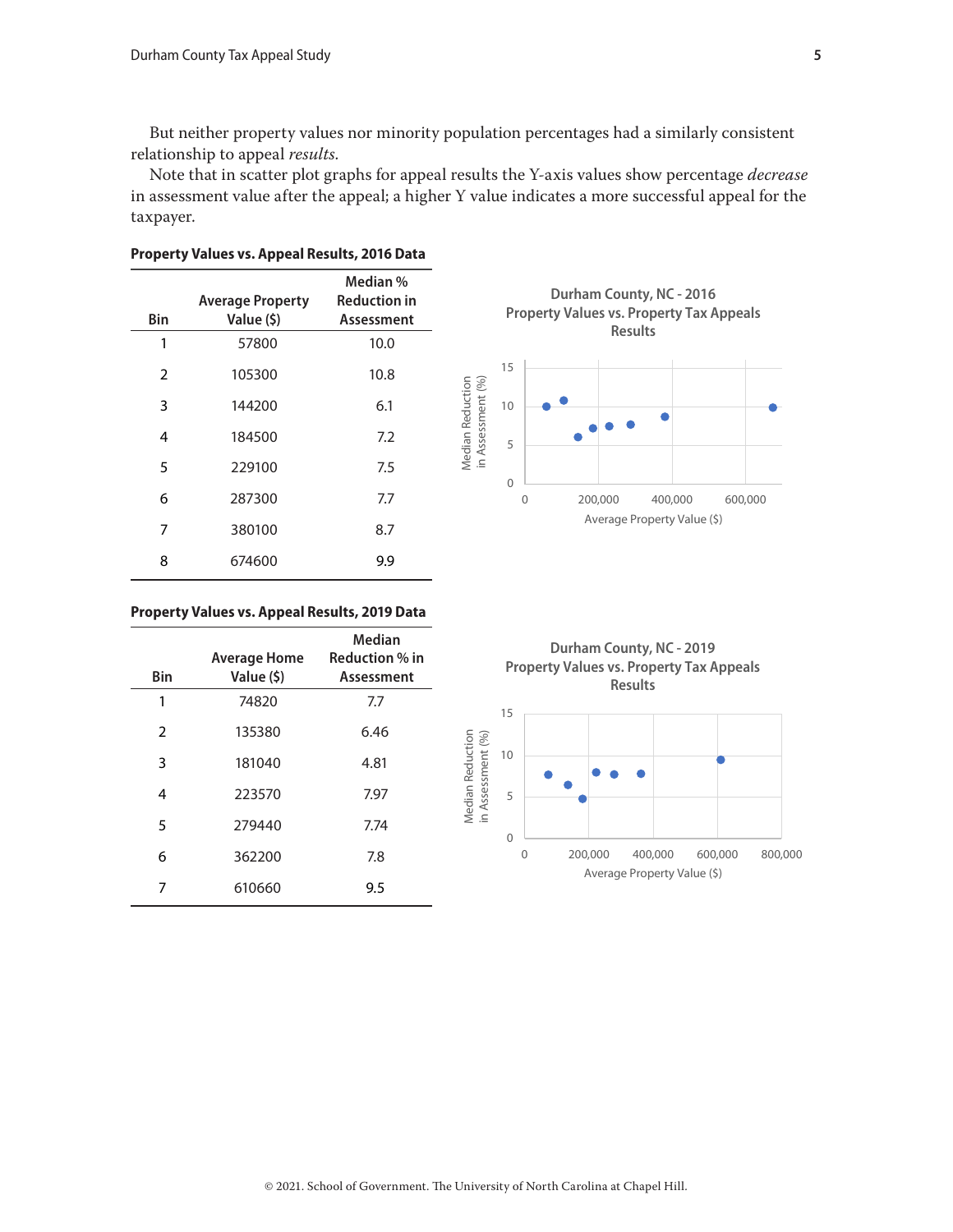### **Minority Population Percentage vs. Appeal Results, 2016 Data**

| Bin           | <b>Average Minority</b><br><b>Population %</b> | Median %<br><b>Reduction in</b><br>Assessment |
|---------------|------------------------------------------------|-----------------------------------------------|
| 1             | 10.1                                           | 10.30                                         |
| $\mathcal{P}$ | 14.7                                           | 10.00                                         |
| 3             | 19.2                                           | 8.50                                          |
| 4             | 26.1                                           | 6.40                                          |
| 5             | 36.7                                           | 7.70                                          |
| 6             | 44.4                                           | 7.90                                          |
| 7             | 58.2                                           | 7.30                                          |
| 8             | 75.6                                           | 9.80                                          |



| Bin           | <b>Average Minority</b><br><b>Population %</b> | Median<br><b>Reduction % in</b><br>Assessment |
|---------------|------------------------------------------------|-----------------------------------------------|
| 1             | 11.3                                           | 10.00                                         |
| $\mathcal{P}$ | 18.1                                           | 7.20                                          |
| 3             | 25.8                                           | 8.40                                          |
| 4             | 38.1                                           | 7.60                                          |
| 5             | 46.4                                           | 7.00                                          |
| 6             | 56.2                                           | 5.20                                          |
|               | 78.9                                           | 9.50                                          |





0 20 40 60 80 100

Average Minority Population (%)

0

Median Reduction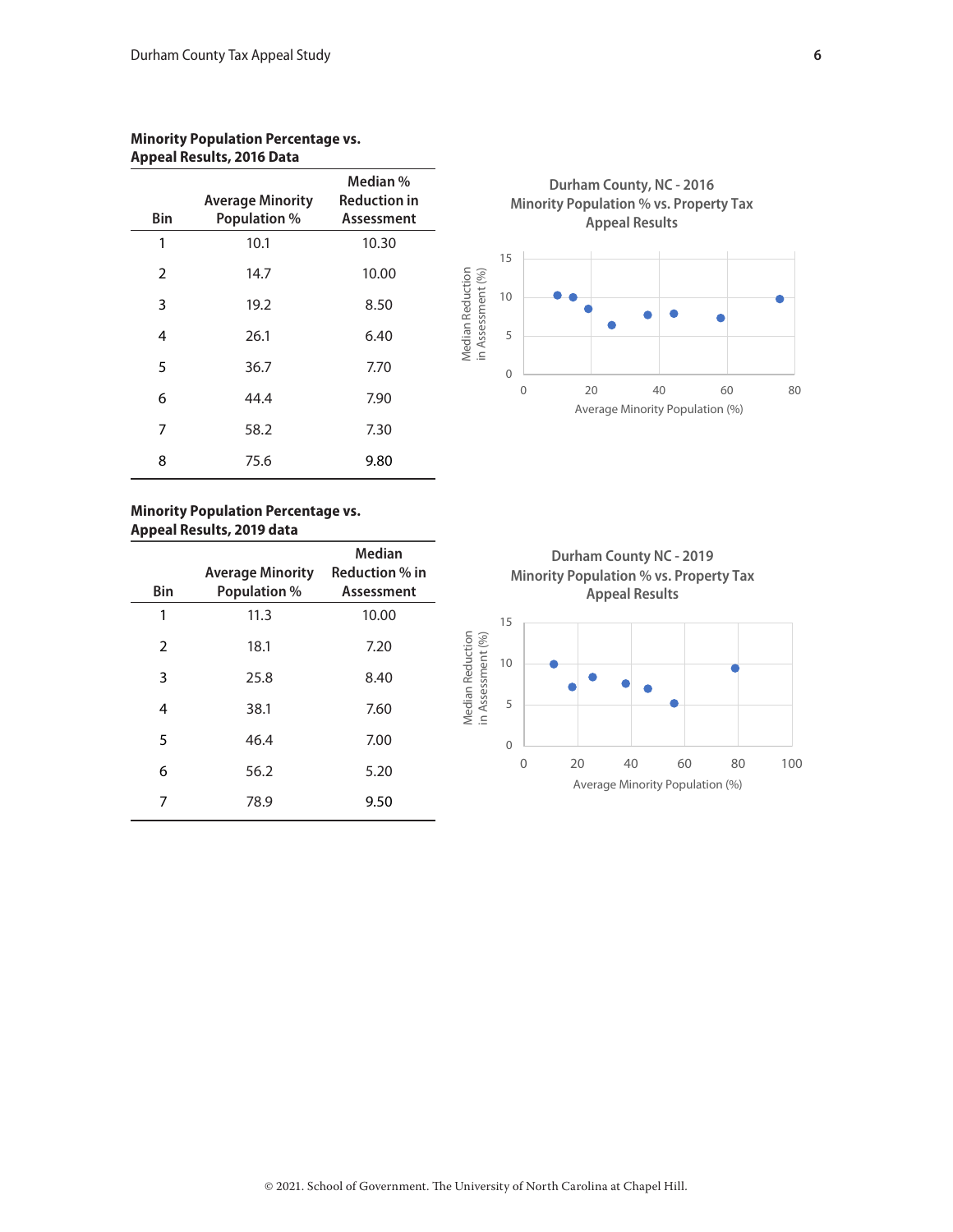Neighborhood per capita income did not have a consistent relationship with appeal rates or appeal *results*.

|                | <b>Average Per Capita</b> |                 |
|----------------|---------------------------|-----------------|
| <b>Bin</b>     | Income(5)                 | Appeal Rate (%) |
| 1              | 13900                     | 5.03            |
| $\overline{2}$ | 21500                     | 4.90            |
| 3              | 27700                     | 4.83            |
| 4              | 31400                     | 5.44            |
| 5              | 36700                     | 5.65            |
| 6              | 41600                     | 5.58            |
| 7              | 50000                     | 5.31            |
| 8              | 70700                     | 7.39            |

# **Per Capita Income vs. Appeal Rates, 2016**

# **Per Capita Income vs. Appeal Rates, 2019**

| <b>Bin</b>     | <b>Average Per Capita</b><br>Income (\$) | Appeal Rate (%) |
|----------------|------------------------------------------|-----------------|
| 1              | 14900                                    | 4.40            |
| $\mathfrak{D}$ | 22200                                    | 5.66            |
| 3              | 29100                                    | 3.71            |
| 4              | 37300                                    | 3.98            |
| 5              | 42300                                    | 4.21            |
| 6              | 51100                                    | 3.88            |
| 7              | 72400                                    | 3.82            |



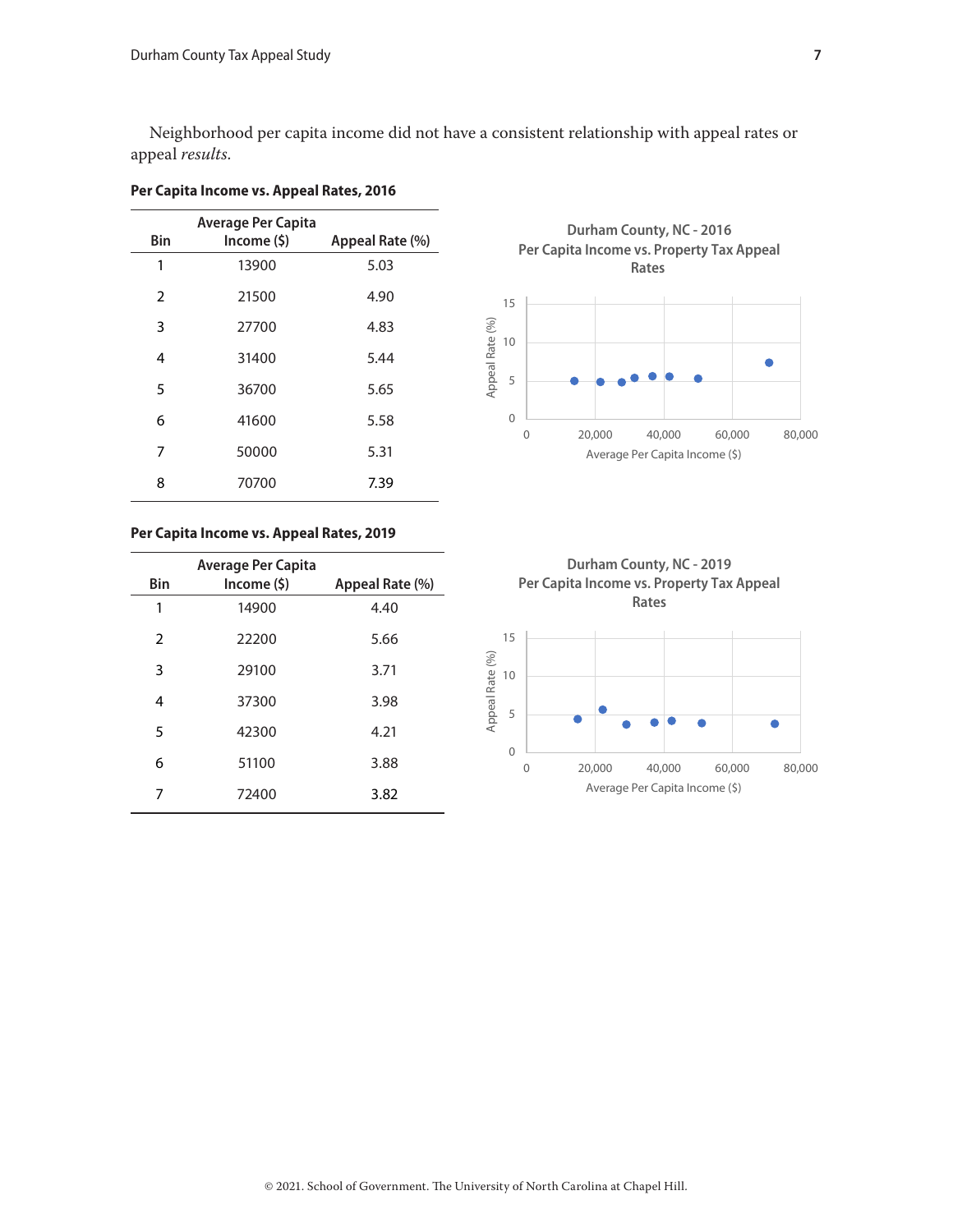While there appears to be a negative relationship between per capita income and appeal results for 2016, those results were not repeated in 2019.

| Bin            | <b>Average Per Capita</b><br>Income (\$) | Median<br><b>Reduction</b> %<br>in Property<br>Assessment |
|----------------|------------------------------------------|-----------------------------------------------------------|
| 1              | 13900                                    | 12.40                                                     |
| $\overline{2}$ | 21500                                    | 9.90                                                      |
| 3              | 27700                                    | 8.30                                                      |
| 4              | 31400                                    | 10.60                                                     |
| 5              | 36700                                    | 8.10                                                      |
| 6              | 41600                                    | 6.50                                                      |
| 7              | 50000                                    | 6.80                                                      |
| 8              | 70700                                    | 7.70                                                      |

#### **Per Capita Income vs. Appeal Results, 2016**



#### **Per Capita Income vs. Appeal Results, 2019**

| Bin            | <b>Average Per Capita Median Reduction</b><br>Income (\$) | % in Assessment |
|----------------|-----------------------------------------------------------|-----------------|
| 1              | 14900                                                     | 8.90            |
| $\mathfrak{D}$ | 22200                                                     | 7.80            |
| 3              | 29100                                                     | 7.70            |
| 4              | 37300                                                     | 7.50            |
| 5              | 42300                                                     | 7.60            |
| 6              | 51100                                                     | 7.50            |
| 7              | 72400                                                     | 7.40            |

**Durham County, NC - 2019 Per Capita Income vs. Property Tax Appeal Results**



Average Per Capita Income (\$)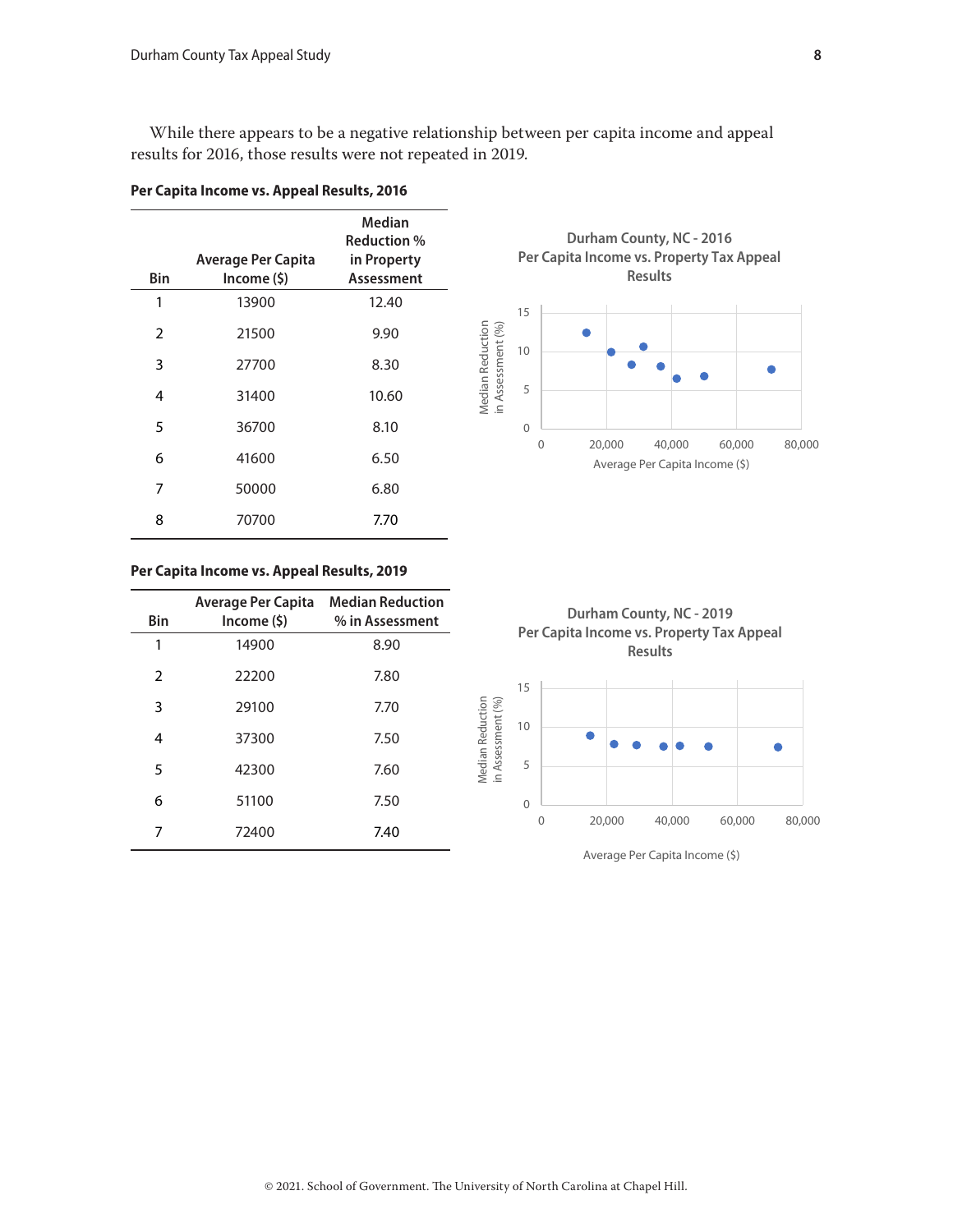#### <span id="page-8-0"></span>**IV. Impact**

What do these results mean for the Durham County tax office and its practices going forward?

First, the lower appeal rates among taxpayers who live in minority neighborhoods or who own less expensive homes may contribute to a "property tax assessment gap" that benefits whiter, more expensive neighborhoods. This assessment gap is the gap between the ratio of tax assessments to sales prices for Black-owned property as compared to that same ratio for non-Black owned property. One national study concluded that the assessment gap in North Carolina was 11%. In other words, Black-owned properties in North Carolina were assessed about 11% higher than white-owned properties as compared to actual sales prices. This result places North Carolina just below the study's national average assessment gap of 12.7% but in the highest third overall.<sup>11</sup>

Most appeals produce reductions in assessed values.<sup>12</sup> If taxpayers owning less expensive homes and living in majority minority neighborhoods are less likely to appeal their tax appraisals, it follows that the property owned by those taxpayers on average would be assessed higher relative to market value than property owned by other taxpayers.

Second, the lower appeal rates for certain groups of taxpayers may occur in part due to a lack of education and information about the property tax appeal process. Additional outreach by the tax office targeting minority and less affluent neighborhoods might alleviate some of that information deficit. Taxpayers may be more likely to take advantage of the property tax appeal process if they learn that the process is free, does not require an attorney, and generally does not involve a home inspection.

One important and very positive result from the Study is that there is no evidence of systemic bias in appeal *results* based on property values or a taxpayer's race. Appeal hearings before the county board of equalization and review are held in person, meaning the race of the taxpayer would be apparent to the tax office and to the board. If these decision makers were biased against minority taxpayers, one would assume that bias would reveal itself in appeal results that vary by the race of the appealing taxpayer. The Study finds no evidence of racially biased appeal results in Durham County.

#### **NOTE:**

*I am grateful to Dwane Brinson, Durham County tax administrator, and his staff, in particular Starlin Beatty, Kimberly Horton, and Aloysius Corcoran for providing the appeals data and helping us understand it. David Dunmire conducted the expert data analysis necessary for this study and authored a more detailed summary of his work in a separate memo that is also being shared with Durham County.*